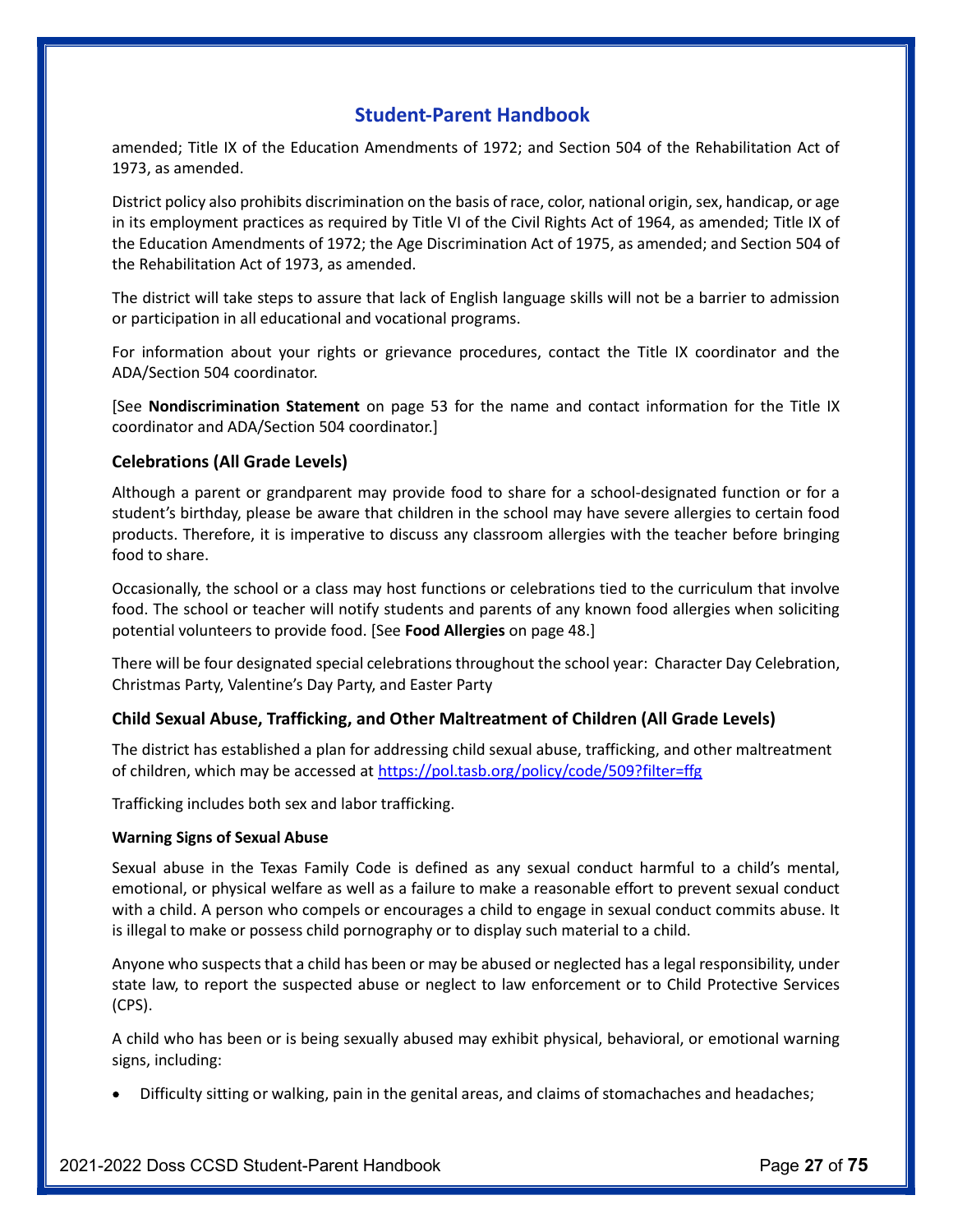- Verbal references or pretend games of sexual activity between adults and children, fear of being alone  $\bullet$ with adults of a particular gender, or sexually suggestive behavior; or
- Withdrawal, depression, sleeping and eating disorders, and problems in school.

Be aware that children and adolescents who have experienced dating violence may show similar physical, behavioral, and emotional warning signs. [See Dating Violence, Discrimination, Harassment, and Retaliation on page 33.]

## Warning Signs of Trafficking

Child trafficking of any sort is prohibited by the Penal Code. Sex trafficking involves forcing a person, including a child, into sexual abuse, assault, indecency, prostitution, or pornography. Labor trafficking involves forcing a person, including a child, to engage in forced labor or services.

Traffickers are often trusted members of a child's community, such as friends, romantic partners, family members, mentors, and coaches, although traffickers frequently make contact with victims online.

Possible warning signs of sexual trafficking in children include:

- Changes in school attendance, habits, friend groups, vocabulary, demeanor, and attitude;
- Sudden appearance of expensive items (for example, manicures, designer clothes, purses, technology);
- Tattoos or branding;
- Refillable gift cards;
- Frequent runaway episodes;
- Multiple phones or social media accounts;
- Provocative pictures posted online or stored on the phone;
- Unexplained injuries;
- Isolation from family, friends, and community; and
- Older boyfriends or girlfriends.  $\bullet$

Additional warning signs of labor trafficking in children include:

- Being unpaid, paid very little, or paid only through tips;
- Being employed but not having a school-authorized work permit;
- Being employed and having a work permit but clearly working outside the permitted hours for students;
- Owing a large debt and being unable to pay it off;
- Not being allowed breaks at work or being subjected to excessively long work hours;
- Being overly concerned with pleasing an employer and/or deferring personal or educational decisions to a boss;
- Not being in control of his or her own money;

2021-2022 Doss CCSD Student-Parent Handbook Page 28 of 75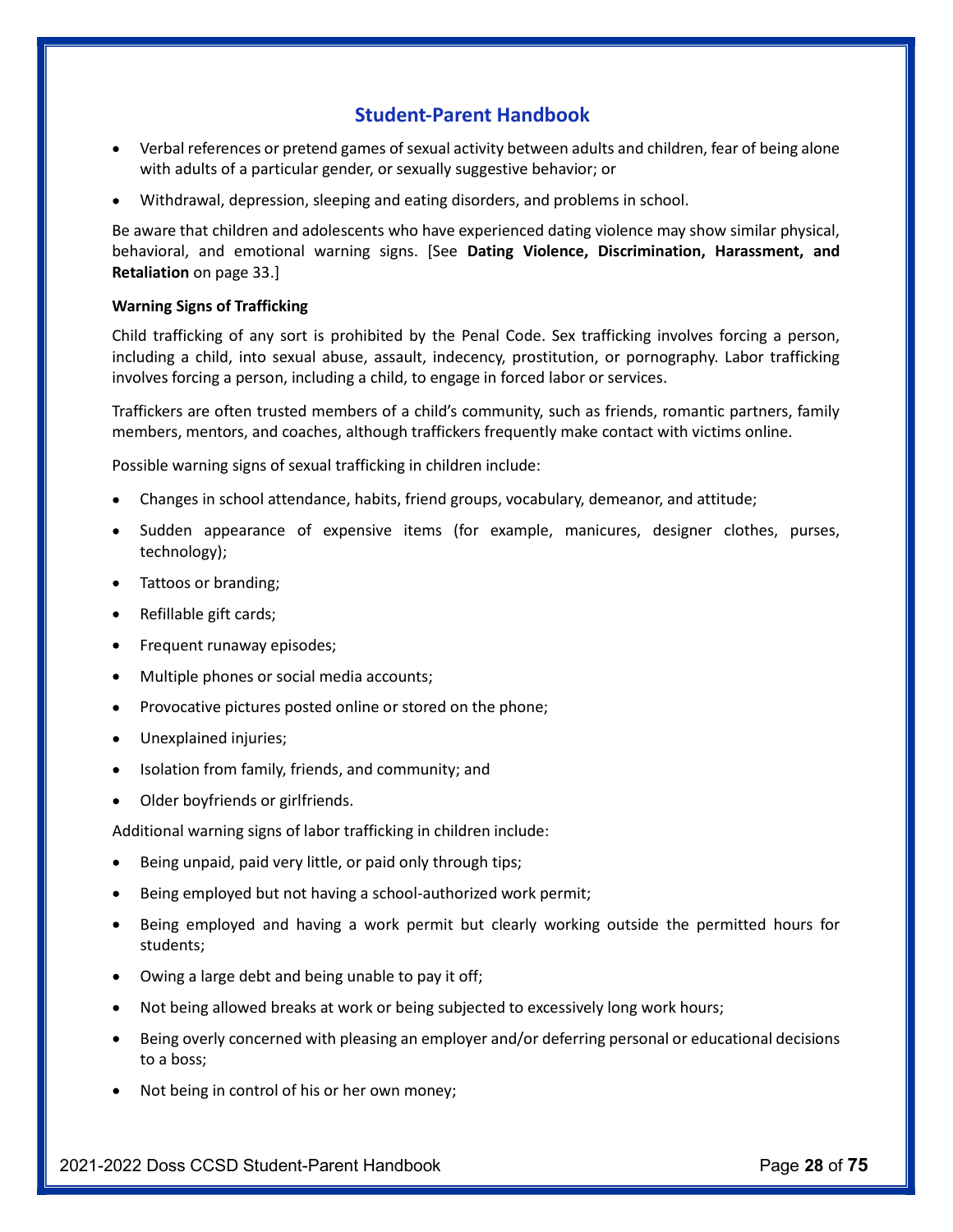- Living with an employer or having an employer listed as a student's caregiver; and
- A desire to quit a job but not being allowed to do so.

## Reporting and Responding to Sexual Abuse, Trafficking, and Other Maltreatment of Children

Anyone who suspects that a child has been or may be abused, trafficked, or neglected has a legal responsibility, under state law, to report the suspected abuse or neglect to law enforcement or to Child Protective Services (CPS).

A child who has experienced sexual abuse or any other type of abuse or neglect should be encouraged to seek out a trusted adult. Children may be more reluctant to disclose sexual abuse than physical abuse and neglect and may only disclose sexual abuse indirectly. As a parent or trusted adult, it is important to be calm and comforting if your child or another child confides in you. Reassure the child that he or she did the right thing by telling you.

If your child is a victim of sexual abuse, trafficking, or other maltreatment, the school counselor or Administrative Consultant will provide information on counseling options for you and your child available in your area. The Texas Department of Family and Protective Services (DFPS) also manages early intervention counseling programs.

To find out what services may be available in your county, see Texas Department of Family and Protective Services, Programs Available in Your County.

Reports of abuse, trafficking, or neglect may be made to the CPS division of the DFPS at1-800-252-5400 or on the web at Texas Abuse Hotline Website.

## Further Resources on Sexual Abuse, Trafficking, and Other Maltreatment of Children

The following websites might help you become more aware of child abuse and neglect, sexual abuse, trafficking, and other maltreatment of children:

- Child Welfare Information Gateway Factsheet
- KidsHealth, For Parents, Child Abuse
- Office of the Texas Governor's Child Sex Trafficking Team
- Human Trafficking of School-aged Children
- Child Sexual Abuse: A Parental Guide from the Texas Association Against Sexual Assault
- National Center of Safe Supportive Learning Environments: Child Labor Trafficking

# Communications (All Grade Levels)

## Parent Contact Information

A parent is legally required to provide in writing the parent's contact information, including address, phone number, and email address. A parent must provide the contact information to the district upon enrollment and again within two weeks after the beginning of each following school year while the student is enrolled in the district. If the parent's contact information changes during the school year, the parent must update the information in writing no more than two weeks after the date the information changes.